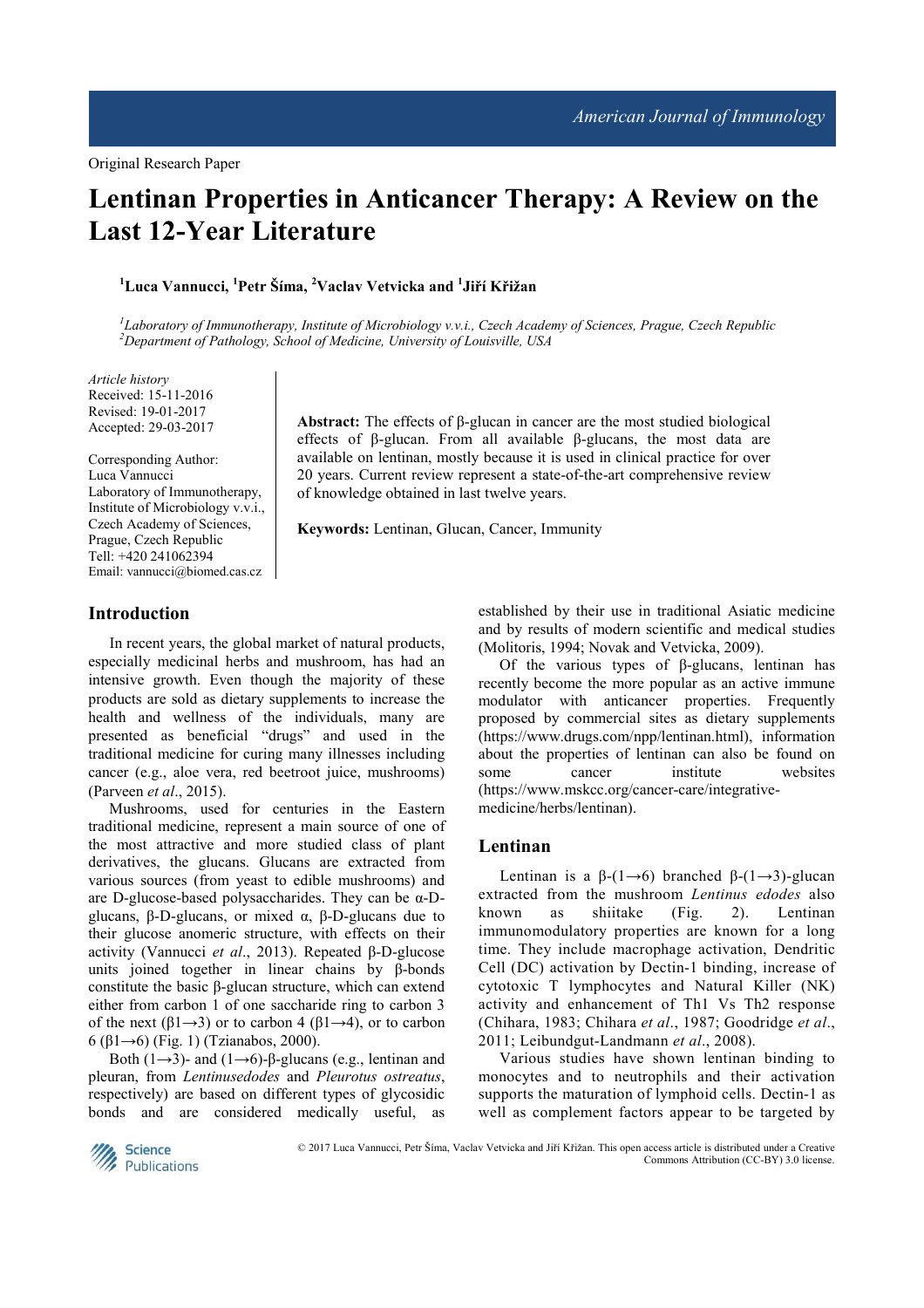lentinan. Competition experiments for the complement receptors CR1 and CR3 demonstrated inhibition of lentinan binding to monocytes (Oka *et al*., 1996; Xia *et al*., 1999). The beneficial effect in anticancer therapy of the association between lentinan and monoclonal antibodies (e.g., trastuzumab) was explained by their synergistic effect on the activation of complement system (antibodydependent cellular cytotoxicity and the complementdependent cytotoxicity) (Ina *et al*., 2013).

Direct effects on cancer cells are also reported for lentinan, like downregulation of *TERT* and *MYC*  expression**,** apoptosis and inhibition of cell proliferation secondary to enhanced tumor suppressor *TP53*  expression, cell cycle arresting p21 and pro-apoptotic proteins of *BAX* and *CASP3/9*. Downregulation of *PARP1* and anti-apoptotic protein *BCL2* expressions were also found in the treated tumor tissues.

These and others previous biological and immunological investigations (Wasser, 2002) strongly suggest the possibility that a supplementation with lentinan might exert positive effects even on cancer patients. To better understand the perspective role of lentinan in anticancer treatments, we have reviewed and summarized the literature of the last 12 years, according to PubMed, reporting data from *in vitro* and *in vivo* tests as well as clinical studies in which lentinan effects were evaluated in relation to chemotherapy.



Fig. 1. β-D-glucan structure. Bonds  $(1\rightarrow 3)$ - and  $(1\rightarrow 6)$ - are shown



Fig. 2. Lentinan chain structure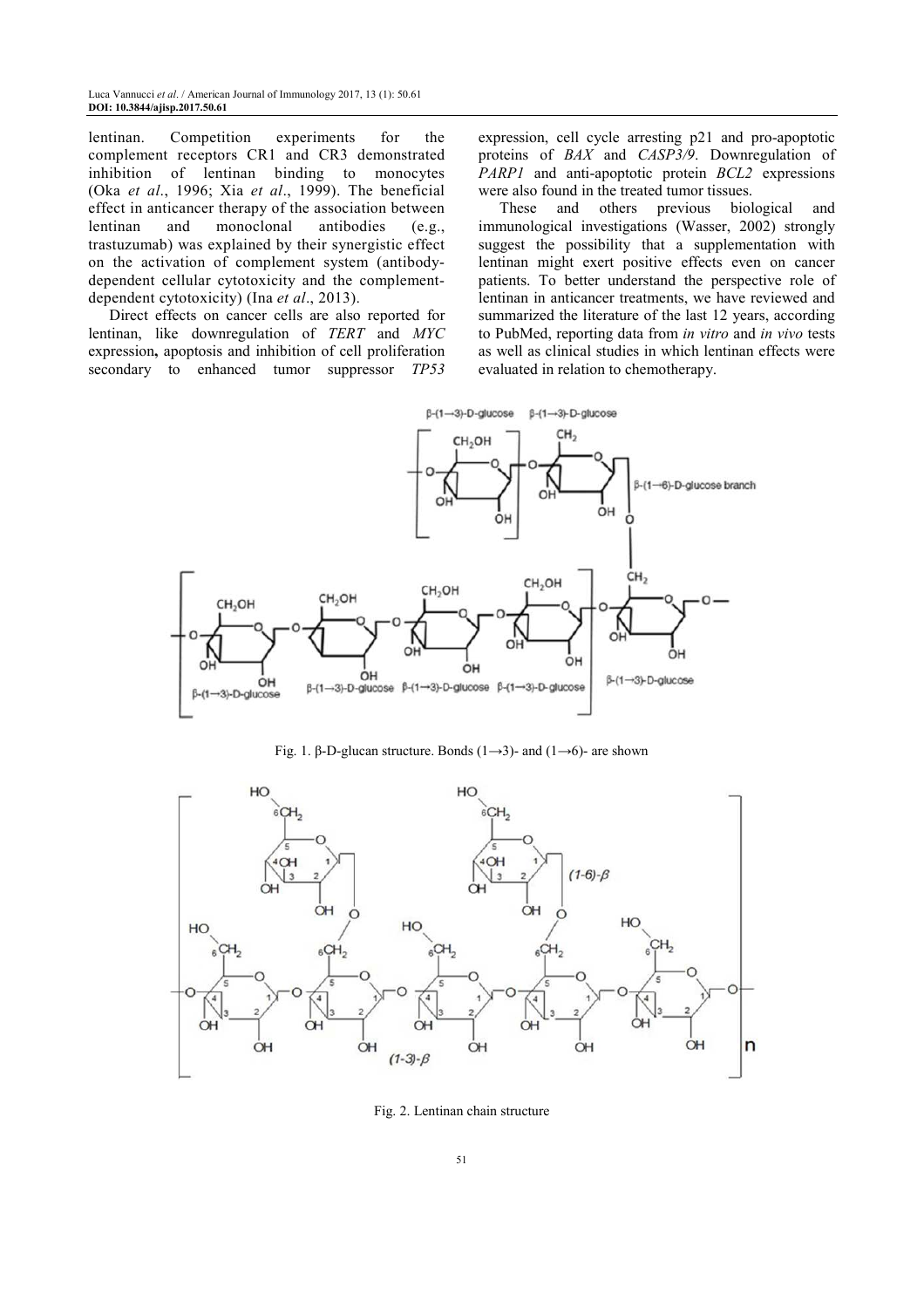## **Published Papers and Type of Cancers**

From January 2005 through August 2016, we retrieved a list of 39 papers about lentinan in the treatment of various types of cancers from PubMed (Table 1). Two of these papers reported the results of a meta-analysis on 650 individual cases of advanced gastric cancer from five trials (Oba *et al*., 2009) and a collection of observations on groups of patients with various gastrointestinal cancers (Yagi *et al*., 2010). In all cases, a comparison was done between patients who were treated with lentinan associated to chemotherapy versus patients treated with chemotherapy only. Single patient case reports and papers in the original language with insufficient data reported in the English language were excluded from our review. This limited the full evaluation of all studies, however a sufficiently detailed English summary of the design of the study and of the most relevant results was available in most papers from international journals we reviewed.

The most studied cancer was gastric cancer (with 8 studies and a meta-analysis of clinical results) representing approximately one-fourth of all literature (23.1%) (Oba *et al*., 2009). Sarcoma, the second most studied, was evaluated only in experimental conditions, either *in vitro* or *in vivo*, in animal models (15.4%). Colon and lung (Non-Small Cell Carcinoma [NSCLC]) cancers followed, 12.8% and 10.3%, respectively, with both experimental and clinical studies (Fig. 3).

The total bulk of papers was almost equally subdivided between experimental (*in vitro* or *in vivo*) and clinical studies (Table 2). The studies about effect of lentinan in the treatment of gastrointestinal cancers were prevalent (19 papers) and, within the clinical

studies, the advanced gastric cancer was the most investigated. Within the experimental studies, the sarcoma model was the most used (Table 3).

A total of 1753 patients were evaluated for response to lentinan in various advanced cancer conditions, with the largest number in the lung cancer group, followed by the gastric cancer patients (Table 4). To this number we added the 650 gastric cancer patients reported in Oba's paper (Oba *et al*., 2009) and another 72 patients evaluated by Yagi *et al*. (2010).

Table 1. Publications for each type of lentinan-tested cancer on PubMed 2005-2016

| Cancer                     | n. papers      | $\frac{0}{0}$ |
|----------------------------|----------------|---------------|
| Gastric                    | 9              | 23,08         |
| Sarcoma                    | 6              | 15,39         |
| Colon                      | 5              | 12,82         |
| Lung                       | 4              | 10,26         |
| Liver                      | 4              | 10,26         |
| Bladder                    | $\overline{c}$ | 5,13          |
| Head and neck              | $\mathfrak{D}$ | 5,13          |
| Endocavitary effusions     | 2              | 5,13          |
| Oesophagus                 |                | 2.56          |
| Pancreas                   |                | 2,56          |
| Acute myelod leukemia      |                | 2,56          |
| Melanoma                   |                | 2,56          |
| Various cancers            |                | 2,56          |
| Total of publications      | 39             | 100           |
| WoS publications 2005-2016 |                |               |

Table 2. Proportion of publications about experimental Vs clinical studies

|              | n. papers | $\%$  |
|--------------|-----------|-------|
| Experimental | 20        | 51.28 |
| Clinical     | 19        | 48.72 |
| Total        | 39        | 100   |

Table 3. Experimental and clinical papers for each type of cancer tested with lentinan

| Cancer                | n. papers | Experimental | Clinical |
|-----------------------|-----------|--------------|----------|
| Gastric               |           |              |          |
| Sarcoma               |           |              |          |
| Colon                 |           |              |          |
| Lung                  |           |              |          |
| Liver                 |           |              |          |
| Bladder               |           |              |          |
| Oesophagus            |           |              |          |
| Head and neck         |           |              |          |
| Malignant effusions   |           |              |          |
| Pancreas              |           |              |          |
| Acute myelod leukemia |           |              |          |
| Melanoma              |           |              |          |
| Various cancers       |           |              |          |
| Total of publications | 39        | 20           | 19       |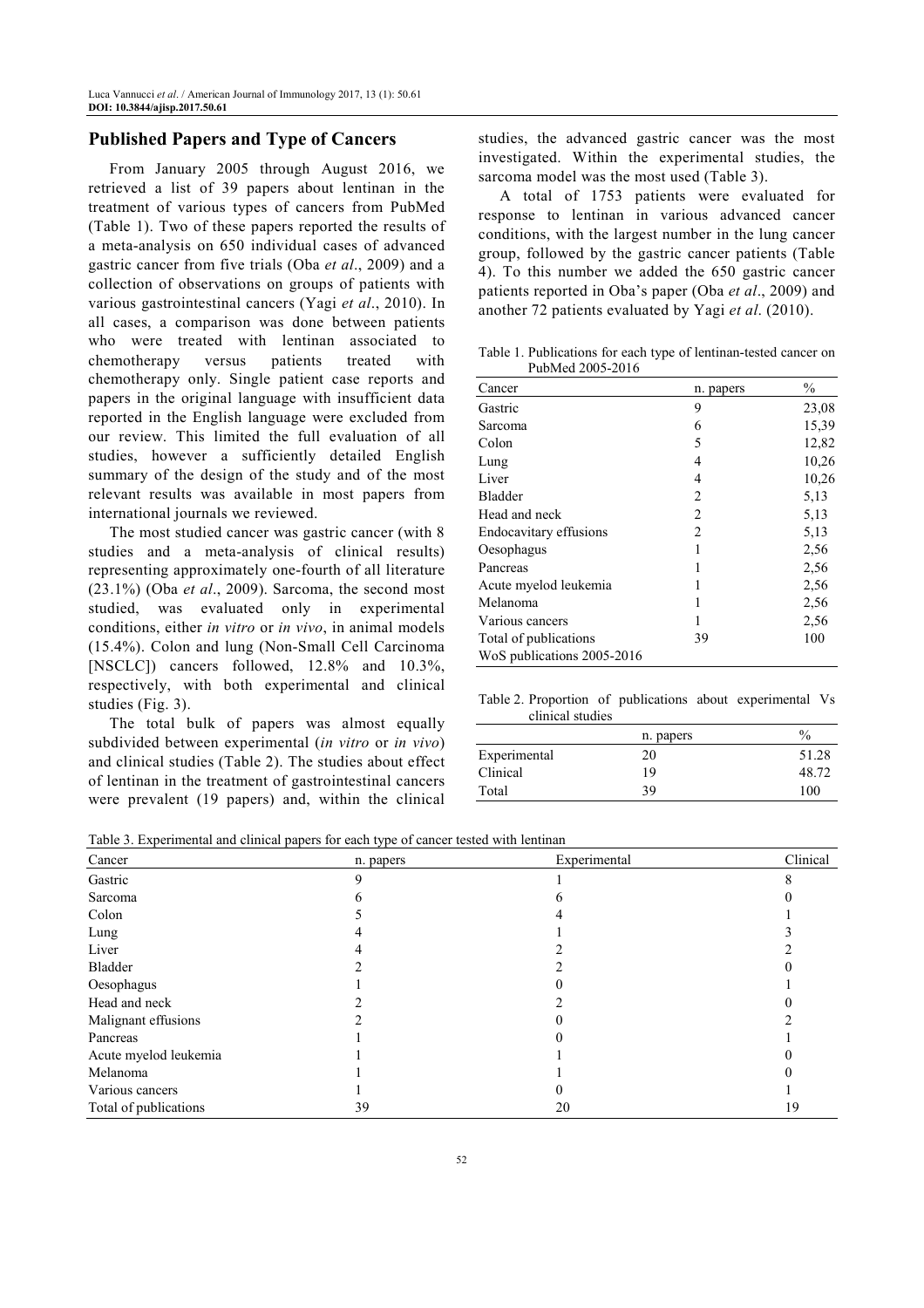Luca Vannucci *et al*. / American Journal of Immunology 2017, 13 (1): 50.61 **DOI: 10.3844/ajisp.2017.50.61** 

| Table 4. Number of patients studied for each type of cancer |                  |                  |  |  |
|-------------------------------------------------------------|------------------|------------------|--|--|
| Cancer                                                      | Clinical studies | patients/study * |  |  |
| Oesophagus                                                  |                  | 50               |  |  |
| Gastric                                                     |                  | 359              |  |  |
| Colon                                                       |                  | 80               |  |  |
| Liver                                                       |                  | 114              |  |  |
| Pancreas                                                    |                  | 29               |  |  |
| Lung                                                        |                  | 1091             |  |  |
| Malignant effusions                                         |                  | 30               |  |  |
| Total *                                                     |                  | 1753             |  |  |
|                                                             |                  |                  |  |  |

 $T$ able  $4. N$  of patients  $\beta$  patients studied for each type of cancer

**\***Includes data previously evaluated and reported (Oba *et al*., 2009; Yagi *et al*., 2010)



Fig. 3. Publications on lentinan according to the various types of cancers

## **Gastric Cancer**

The general incidence of gastric cancer is on the decline; nevertheless, the incidence and mortality rate remains high, particularly in the Asian and Eastern Europe populations. The 5-year-survival rate from diagnosis, despite the various protocols of chemotherapy, remains less than 30% (Ferlay *et al*., 2015). An experimental study of BGC823 cells *in vitro*, evaluated the cytotoxic effect produced by the association of lentinan to docetaxel and cisplatin. Using different concentrations, it was shown by the tetrazolium-based colorimetric assay that the viability of the cells was inversely proportional to the concentration of the administered drugs. Similarly, the inhibition level of proliferation and the induction of apoptosis evaluated by flow cytometry using the Annexin V/propidium iodide method confirmed the dose concentration-related effect. The association of lentinan to the chemotherapeutic drugs produced enhancement of the anticancer effects: At a lower dosage, the docetaxel and cisplatin in association with lentinan was more effective than the two drugs alone at higher dosage (Zhao *et al*., 2013). This positive effect has been

confirmed in various clinical reports, underlining the possibility to prolong the treatments in advanced cancer conditions (in which many times, due to the reduced performance status of the patients, it is necessary to interrupt or re-modulate the therapy at lower dosages) due to an improved quality of life with consequent effects also on the total survival rate.

The seven clinical studies devoted to lentinan used in association with the chemotherapy in advanced, unresectable, or recurrent gastric cancer account for a total of 359 patients almost equally divided between chemotherapy only and lentinan + chemotherapy treated groups (Higashi *et al*., 2012; Hori *et al*., 2011; Ina *et al*., 2011; Kataoka *et al*., 2009; Nimura *et al*., 2006; Yoshino *et al*., 2016; 2010a). All studies used the chemotherapeutic drug combination S-1, alone or associated with either doxetacel or cisplatin, as the principal treatment, with or without administration of lentinan either intravenously (2 mg/body in 30 min every 1 to 3 weeks depending on the protocol) or by daily oral administration (15 mg of a superfine dispersed lentinan/bag/day) (Yagi *et al*., 2010; Yoshino *et al*., 2016). S-1 treatment was developed in Japan and is a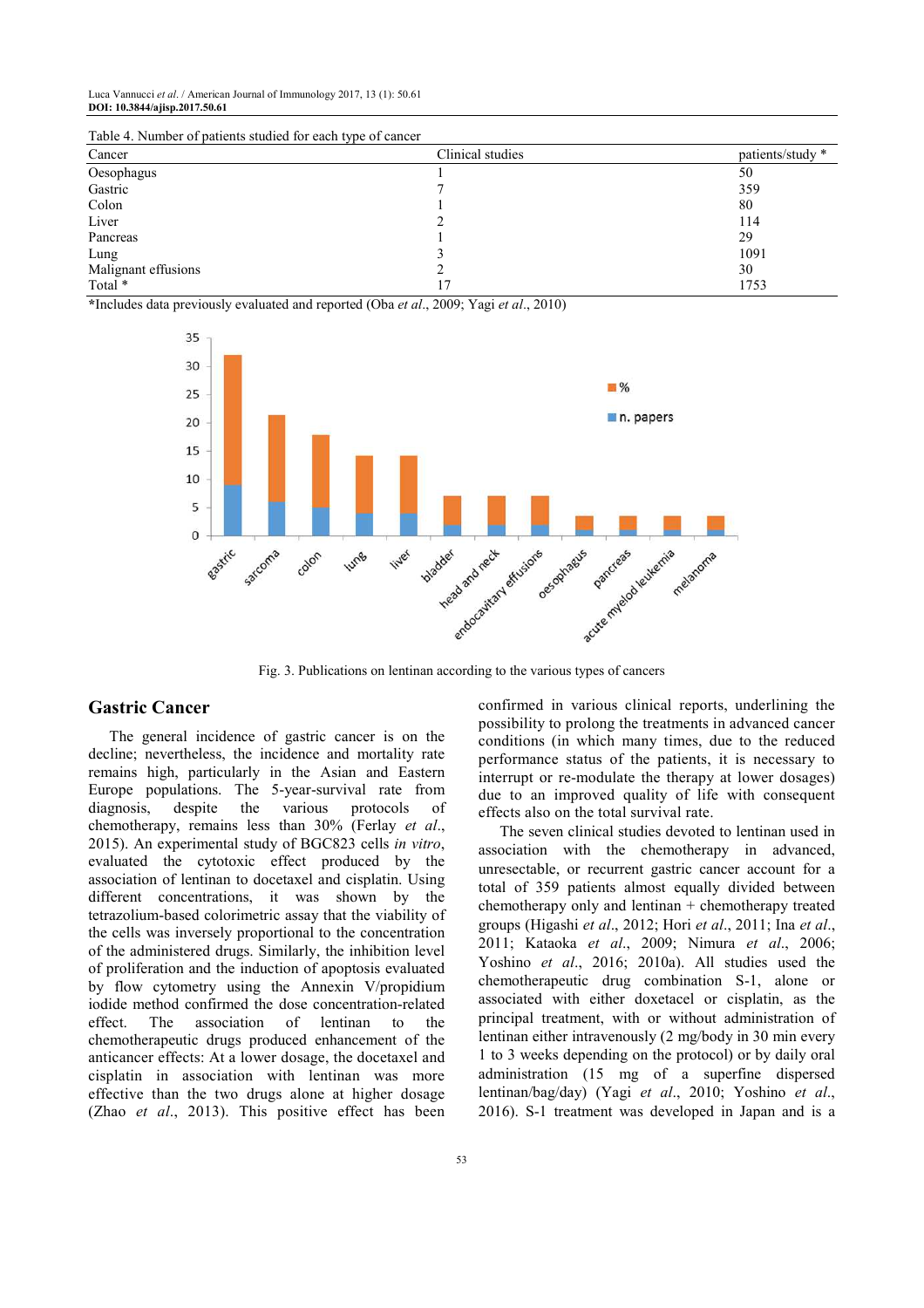commercialized combination of the orally administered 5-fluorouracil pre-drug tegafur with gimeracil and oteracil as metabolic enhancers, associated in a 1:0.4:1 molar ratio (Shirasaka *et al*., 1996). It has become a standard treatment, approved in Japan for advanced gastric cancer therapy and expected to eventually be used in association with other anticancer drugs. During these treatments, the patients were followed by standard evaluation of therapy toxicity, side effects occurrence, performance status, quality of life questionnaire, time-totreatment failure, overall response rate and survival. In some studies, the evaluation of the lentinan-binding monocytes to achieve a further parameter for possible discrimination between responders and no responders to the β-glucan (Kataoka *et al*., 2009; Yoshino *et al*., 2016) and the granulocyte/lymphocyte ratio (Ina *et al*., 2011; Nimura *et al.*, 2006), were also applied.

Independent from standard chemotherapeutic protocol, the addition of lentinan produced some favorable effects noted in almost all studies. These included an improvement in the quality of life, a trend in reduction of the chemotherapy side effects, sometimes not reaching a statistical significance (no differences in the intensity of side effects when occurring and in two cases constipation [grade 2] and nausea [grade 1] were in direct relationship to superfine dispersed lentinan administration) (Higashi *et al*., 2012; Hori *et al*., 2011; Kataoka *et al*., 2009; Nimura *et al*., 2006; Yagi *et al*., 2010; Yoshino *et al*., 2010a). It was the possibility to prolong chemotherapy administration, improving quality of life; and prolonging survival was also reported (Ina *et al*., 2011; Nimura *et al*., 2006;Yoshino *et al*., 2016). The individual patientbased meta-analysis conducted by Oba *et al*. (2009) concluded that the addition of lentinan to the chemotherapy treatment produced a statistically significant prolongation of survival in this group of patients Vs those in the chemotherapy-only group  $(P =$ 0.011). Nimura *et al*. (2006) also reported longer survival time using lentinan. The recent study by Yoshino *et al*. (2016), however, is the only one in which the authors did not obtain positive results. Patients (154 with advanced cancer and 155 with recurrent cancer) were randomly assigned to either the chemotherapy group or the chemotherapy  $+$  lentinan group. Significant improvement of the quality of life was not found, the reduction of chemotherapy dose for side effects was  $19.5\%$  in chemotherapy + lentinan Vs 17.8% of chemotherapy-only patients and the median of chemotherapy administration was three doses for S-1 treated patients and two in the lentinan association, which, in this cases, affected negatively the time-to-treatment failure. The lentinan treatment was prolonged to a median of 22 weeks (1 dose IV/wk). The lentinan administration did not influenced the

survival time. The authors concluded that lentinan combined with S-1 chemotherapy was not effective. Nevertheless, they reported a unique exception in a subgroup of patients with the lentinan-binding monocyte value >2%. This condition appeared favorable to prolong the overall survival: The 3-year survival rate in chemotherapy + lentinan treated patients was 24.1 Vs 3.1% of chemotherapy-only. The lentinan-binding monocyte test was proposed as a possible prognostic indicator (Yoshino *et al*., 2010a). Finally, another subgroup appeared to be responsive to the lentinan: Oba *et al*. (2009) studied patients positive or negative for metastases in the lymph nodes and found the lymph node-positive patients had a better outcome than the lymph node-negative patients.

With the exception of Yoshino's report, all other studies indicate lentinan is a useful supplement for palliative interventions in advanced gastric cancer treatment, increasing the quality of life and tolerance to chemotherapy side effects. Some authors also underlined a positive effect of lentinan on the overall survival, secondary to more prolonged periods of chemotherapy treatment permitted by better conditions of the patients. Importantly, a significant correlation was found between better outcome and level of lentinan-binding monocytes.

## **Colon Cancer**

In the evaluated period, five papers (four experimental and one clinical) were published and reviewed. Three experimental studies were performed *in vitro*, using human colorectal cancer cell lines (Jeff *et al*., 2013; Sreenivasulu *et al*., 2010; Zheng *et al*., 2015) and one *in vivo*, using a mouse syngeneic tumor model (Mushiake *et al*., 2005). The clinical study reported the effects of superfine dispersed lentinan administration and can be evaluated together with the results of Yagi's study (Yagi *et al*., 2010) in which 25 colorectal cancer patients were similarly treated (Hazama *et al*., 2009; Yagi *et al*., 2010).

The *in vitro* experimental studies were addressed to test new and various polysaccharides isolated from fruiting bodies of *Lentinus edodes*. Jeff *et al*. ( 2013) characterized a novel mannogalactoglucan, while Zheng *et al*. (2015) evaluated six water-soluble polysaccharides. In both studies, the human colon cancer cell lines HT-29 and HTC-116 were exposed to the purified lentinan fractions obtained by water extraction. These fractions were heteroglucans at various ratios of glucose (Glc), mannose (Man) and galactose (Gal) molecules linked in different positions  $(1\rightarrow 3, 1\rightarrow 6,$  $1\rightarrow 4$ ). In both studies, the polysaccharides were tested with mouse sarcoma 180 (S-180) cell line. Interestingly, while the various lentinan fractions showed a certain cytotoxic effect on the cancer cells, they resulted more active against the no adherent S-180 than the adherent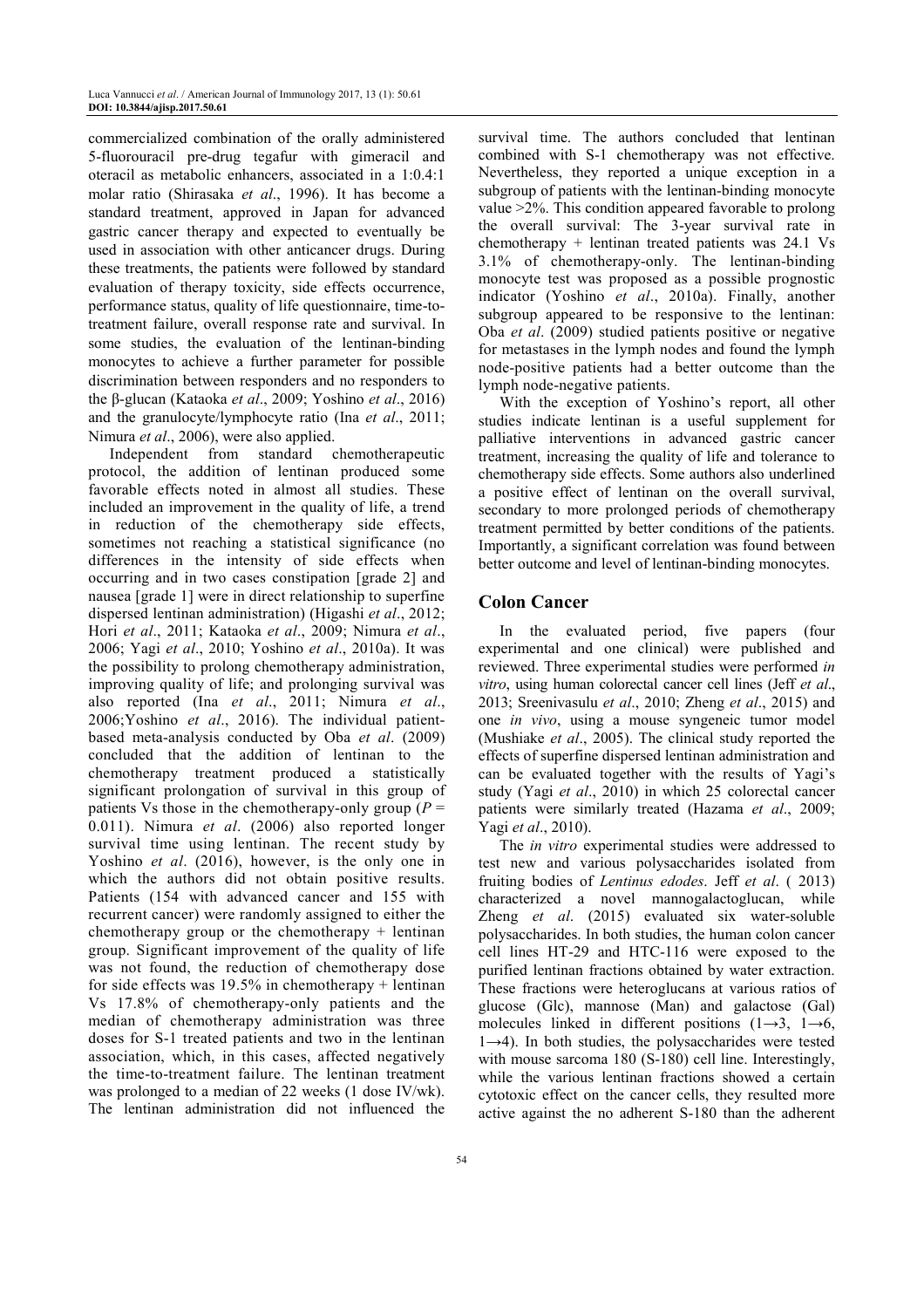colon cancer cell lines. The antitumor effect was dose dependent (Jeff *et al*., 2013), with effective dose of 5 mg mL<sup>−</sup><sup>1</sup> for all types of cell lines (Zheng *et al*., 2015). They also indicated a relationship between anticancer effect and the variation of monosaccharide content (Man and Gal), molecular weight and possible bound proteins to the fractions. A further study by Sreenivasulu *et al*. (2010) on the DLD-1 cancer cell line highlighted a possible role of lentinan as inhibitor of telomerase through downregulation of the *MYC* and *TERT*. Using progressive concentrations from 2 to 10 µg mL<sup>-1</sup> of their own lentinan preparation, the effect was dose dependent.

An *in vivo* test was performed by Mushiake *et al*. (2005). They used the mouse colonic adenocarcinoma CT26 cell line to produce solid cancers after inoculation in syngeneic Balb/c mice and in athymic mice (with innate immunity but without T-cell immunity). The aim was to induct DC activation by lentinan. The DC activation is fundamental for antigen presentation to T cells eliciting the specific anticancer immune response (Schreibelt *et al*., 2013). The scheme of anticancer treatment was the S-1 with or without lentinan. The results indicated that the association of lentinan with the S-1 chemotherapy was beneficial. In fact, the tumors of double-treated mice were presenting more intense infiltrate of DC expressing the CD86 activation marker and in the spleen the cytotoxic T cells presented enhanced proliferation and cytotoxicity in comparison to S-1-only treated mice  $(p<0.05)$ . The importance of the collaboration between more active DCs and T cells was better shown by the results on animal survival in the Balb/c Vs the athymic mice. These T-cell-deficient mice had a significantly shorter survival than the fully competent mice  $(p<0.05)$ .

A new oral preparation of lentinan, the superfine dispersed lentinan, was used in a multicentric clinical study on various digestive cancers (Hazama *et al*., 2009). The superfine dispersed lentinan, considered to be substitutive of the parenteral administration because of its ease in penetrating the digestive mucosa with higher therapeutic levels than previous oral preparations, was administered to 80 colorectal cancer patients at the dose of 15 mg/day for 12 weeks in association with various protocols of chemotherapy (5 florouracil or its derivatives; S-1; tegafur; folinic acid; irinotecan; cis-platinum; gemcitabine). The aim was to evaluate safety and possible benefits of lentinan, especially on tolerance to chemotherapy and quality of life. Patients were tested also for the rate of fluorescein-labeled lentinan binding to CD14+ peripheral blood monocytes evaluated by flow cytometry. The results indicated a better tolerance to chemotherapy and an improved score of the quality of life test in the patients treated for 12 weeks with lentinan. The relationship between level of improvement and positivity of peripheral blood monocytes to lentinan binding was significant (*p*<0.05), confirming the possible role of this test to identify the best responders to lentinan treatment, as with gastric cancer patients.

## **Hepatocellular Carcinoma**

The Hepatocellular Carcinoma (HCC) is largely associated with cirrhosis and infection by hepatitis B and C viruses and has an increasing incidence rate. HCC is the third leading cause of death for cancer worldwide and the fifth and seventh most frequent cancer in men and women, respectively (International Agency for Research on Cancer: http://www-dep.iarc.fr/). Its correlation with conditions inducing chronic inflammation (viral infection, cirrhosis) can offer opportunities for immunotherapeutic interventions. Various therapeutic strategies are available and a multidisciplinary approach is the most used at present including combinations of surgery, thermoablation techniques, chemoembolization, systemic chemotherapy and monoclonal antibodies (Pascual *et al*., 2016). The availability and diffusion of vaccination for hepatitis B as well as treatments for hepatitis C are promising for a preventive action against the HCC onset. Nevertheless, it is still necessary to improve the effectiveness of the available therapeutic protocols. The effect of lentinan on HCC was evaluated in two experimental studies: The first, conducted *in vitro* and *in vivo* using HepG2 human cell line *in vitro* and H22 cells in a syngeneic mouse model *in vivo*, respectively, (Zhang *et al*., 2016) evaluated the cellular effects of chemotherapy + lentinan and the protective effects on tumor-bearing animals. The second, used lentinan to stimulate tumor antigen expression and as an adjuvant for possible immunization against the H22 cells (Wang *et al*., 2015). In both experimental sets, lentinan was associated with oxiplatin chemotherapy. The *in vitro* study showed that the apoptosis of HepG2 cancer cells induced by oxiplatin was increased by the addition of lentinan. The synergistic effect was secondary to a downregulation of NF-κB, Stat3 and surviving signaling. When the H22 tumor-bearing mice were treated with the chemotherapy + lentinan combination, reduction of side effects of chemotherapy treatment were noted as well as increase of tumor control (Wang *et al*., 2015). Interestingly, the incubation of H22 cells with lentinan induced tumor cells to over express tumor antigens. Stimulated H22 cell were used to immunize the mice. The immunization was based on the use of complete cells associated with lentinan (HCL) or of antigenic material obtained from the supernatant of H22-treated cell by precipitation with ammonium-sulphate of three fractions, at 30% (Z1), 60% (Z2) and 80% (Z3) saturation. After three weekly administration of the vaccine, mice were challenged with the H22 cells by intraperitoneal administration. HCL and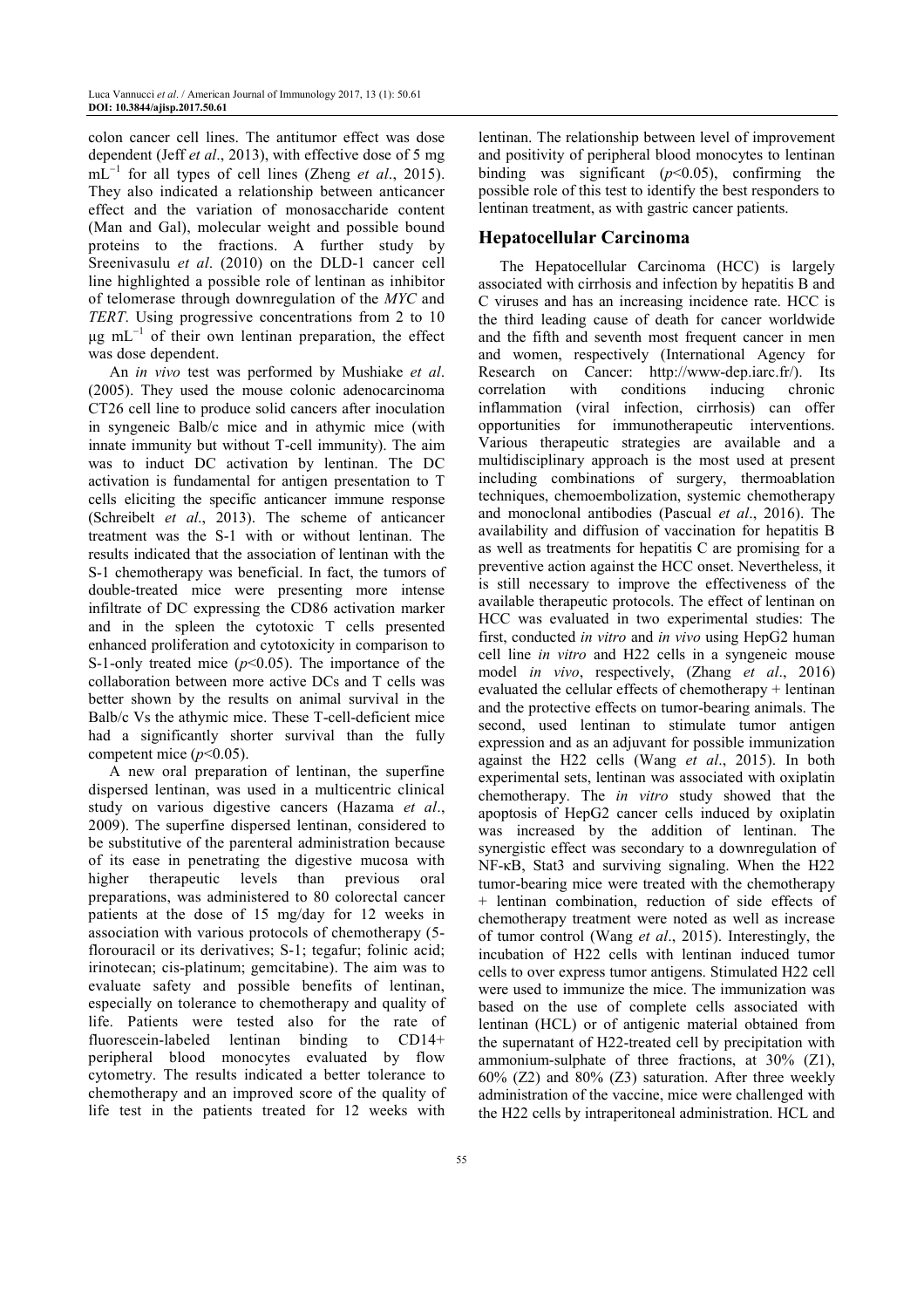Z1 showed to induce protective effects with 100% of survival in the Z1and 60% survival in the HCL immunized groups. The immunizing antigen was identified as a59.6 kDa protein. Splenocyte proliferation was increased in the Z1 and HCL groups as well as the spleen did not reduce its volume in comparison with the untreated animal model (*p*<0.01) (Wang *et al*., 2015). This data suggest lentinan not only to exert an immunomodulatory action on DCs, but also a direct effect as an enhancer of tumor cell immunogenicity and as a vaccine adjuvant.

Two clinical papers reported the use of lentinan in HCC patients. Isoda *et al*. (2009) evaluated the effects of superfine dispersed lentinan as a food supplement administered to 36 patients with unresectable or recurrent HCC. The period of supplementation varied from 7 to over 47 weeks and significantly longer survival was observed in patients who were able to receive the treatment for a period longer than 7-12 weeks  $(p<0.05)$ . This was in accordance to that seen in gastric cancer patients. Other studies (Hazama *et al*., 2009; Yoshino *et al*., 2010a), confirmed the correlation between the response to lentinan treatment and the rate of lentinan binding to CD14+ peripheral blood monocytes. Lentinan-high-binding patients survived significantly longer than lentinan-low-binding patients with a median survival time of 16.3 months Vs 12.5 months, respectively (*p*<0.05)(Isoda *et al*., 2009). Another study compared different therapeutic approaches to treat HCC in 78 patients with multifocal tumors (mean diameter, 6.5±0.7 cm): Transcatheter Arterial Chemoembolization (TACE) alone; multi-electrode Radiofrequencies Ablation (RFA) alone; the combination of RFA and TACE; and the combination of RFA, TACE and lentinan (Yang *et al*., 2008). Comparing the TACE and RFA alone, the first was less active than RFA in producing necrosis (37.5% Vs 47.8%) and in reducing the percentage of tumor recurrence (45.8% Vs 34.7%). The combination of  $TACE + RFA$  ameliorated both the results to 60.3% and 29.0% for necrosis and recurrence rate, respectively. These last results compared with the association of lentinan with TACE+RFA showed a significant  $(p<0.05)$ improvement with the additional of lentinan; with necrosis reaching the 88.6% and the percentage of recurrence reduced to 17.8%. The survival in the tripleassociation group was also increased, reaching a mean of 28.2 months. The bulk of these studies suggest a direct effect of lentinan on HCC that can be synergic with the lentinan-induced immunomodulation.

## **Lung Cancer**

Lentinan capability as a therapeutic enhancer and/or immunomodulator for lung cancer was evaluated in one *in vitro* study, using the A549 NSCLC cells (Liu *et al*., 2015) and in three clinical studies on NSCLC in advanced stages (III-IV) (Liu *et al*., 2015; Wang *et al*., 2006; Yin *et al*., 2015). The *in vitro* study investigated if the association of lentinan with the chemotherapeutic drug paclitaxel was beneficial. Paclitaxel is a plant alkaloid from *Taxus brevifolia* which produces alteration of the normal breakdown of microtubules during cell replication and cytotoxic effect on various epithelial cancers (Ojima *et al*., 2016). Viability of the cancer cells using either paclitaxel or lentinan as a single agent was dependent from dose (from 0.5 to 100  $\mu$ g mL<sup>-1</sup>) and time of incubation (from 24 to 72 h). Both treatments showed similar trend of progressive cytotoxic effect with the increasing of dose and time. While after 72 h the cell survival was reduced of 36.4% by paclitaxel and 47.7% by lentinan, the association of the two agents increased the effect to 72%. It was also found that the paclitaxel and lentinan association increased 2.2-fold the Reactive Oxygen Species (ROS) production by A549 cells, with related *MAP3K5* and *MAPK14* increase and inhibitory effect on cell proliferation. Furthermore, the 72 h treatment demonstrated enhanced interaction of Thioredoxin-Interacting Protein (*TXNIP*) with *NLRP3*  inflammasome, followed by an increase of cleaved *CASP1* and *IL1B*, as final events of the inflammasome activation. The process also involved induction of *CASP3* activation with increased apoptosis. In conclusion, lentinan enhanced the anticancer potency of the chemotherapy by directly inducing reduction of the proliferation and increase of apoptosis in cancer cells.

Possible therapeutic efficacy of lentinan in the treatment of patients with NSCLC was evaluated (Li *et al*., 2011; Wang *et al*., 2006). The first study (Wang *et al*., 2006) included 81 patients (stage III-IV) who were subsequently subdivided into two groups, treated with chemotherapy (39 patients) and treated with chemotherapy + lentinan  $(42 \text{ patients})$ . Follow up of Karnofsky score, body weight, lymphocyte subpopulations and incidence of chemotherapy side effects was performed. Increased T lymphocytes (total CD3+ and CD4+, but not CD8+) and NK cells during the chemotherapy + lentinan treatment  $(p<0.01)$ suggested a cooperation between innate and adaptive immunity, with T helper activation. Side effects from chemotherapy were lessened in the lentinan group  $(p<0.05)$  and the quality of life score was also significantly better  $(p<0.01)$ . The improvement of general conditions following lentinan was reported to enhance the response to chemotherapy (50% chemotherapy + lentinan Vs 35% chemotherapy alone). The second study (Li *et al*., 2011) reported a different therapeutic approach to treat NSCLC complicated by malignant effusion (cancerous hydrothorax). Sixty patient were randomly divided in two groups of 30 patients each and they were given intrathoracic injection of lentinan alone or followed by locally induced thoracic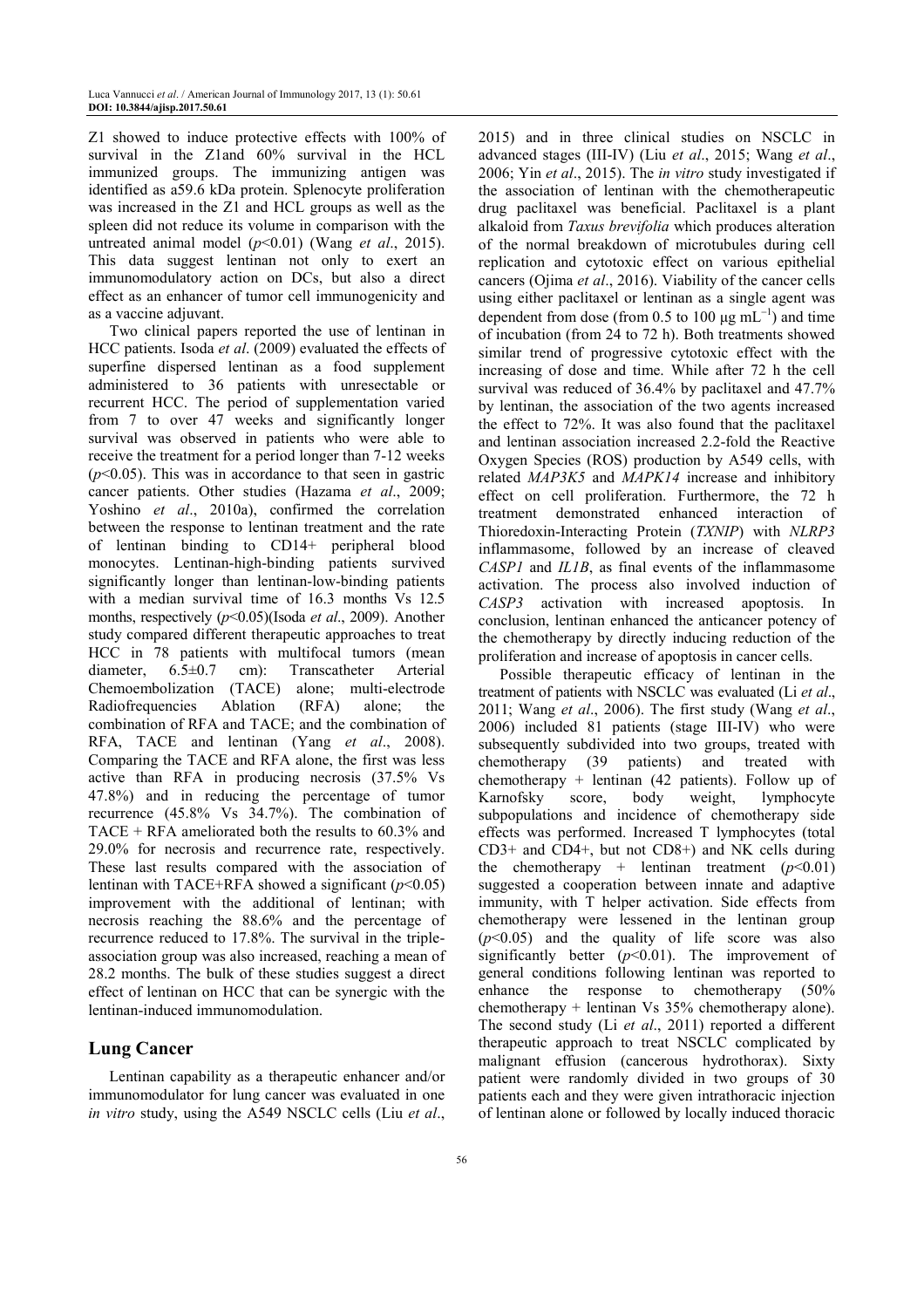hyperthermia by microwave (thermotherapy). Lentinan was able to reduce the hydrothorax in both groups but with higher percentage in the double treated patients (73.3% Vs 83%;  $p<0.05$ ). In the combination group, stability of the body weight and higher Karnofsky parameters were also observed. Similarly, blood tests confirmed that increase of CD3+, CD4+ and NK cells occurred. In both groups not particular toxicity developed and the incidence of side effects was similar in both groups  $(p>0.05)$ . A large number of NSCLC patients (950 from 12 studies published in China) was evaluated in a meta-analysis (Yin *et al*., 2015). Divided into two groups, 458 patients were treated with chemotherapy alone (control group) and 492 patient received chemotherapy + lentinan. Treatments ranged from 6 to 8 weeks (with exception of 2 weeks in only one study). Three types of chemotherapy were used: Navelbine + cisplatin (NP), gemcitabine + cisplatin  $(GP)$ , or paclitaxel + cisplatin  $(TP)$ . The rate of response to chemotherapy was increased by lentinan in the GP and TP groups, but not in the NP. Patients treated with chemotherapy + lentinan injection showed a reduced incidence of grades 3-4 gastrointestinal reaction and granulocytopenia. The authors concluded that lentinan had positive effects when associated with chemotherapy, but also noted the necessity of additional larger and more homogeneous studies than the ones analyzed in the meta-analysis.

## **Intraperitoneal and Intrathoracic Malignant Effusions**

Hydrothorax and ascites can be the consequence of pleural and peritoneal cancer diffusion, creating distress to the patients as well as worsening their quality of life and prognosis. Two clinical studies on small groups of patients tested the combination of lentinan with OK-432, a biological preparation consisting in a lyophilized mixture of group A *Streptococcus pyogenes* indicated to elicit and sustain Th1 response in cancer patients (Rebuffini *et al*., 2012; Saito *et al*., 1984). Yoshino treated 20 patients reporting 81% of response, 10 complete responses and 7 partial responses, after 1-3 intracavitary treatments. Quality of life was improved and toxicity from the treatment negligible, with low grade fever (approximately 37°C) as the most common effect (Yoshino *et al*., 2010b). The same protocol of treatment was followed by Kawaoka on a group of 10 patients (Kawaoka *et al*., 2005). A total of 8 patients showed complete or partial remission. The levels of IL-12 and IFNγ cytokines, detected in the ascites due to gastric cancer spread, was significantly increased after the second treatment than after the first treatment, while IL-10 was only slightly reduced (Kawaoka *et al*., 2005). Despite the limited number of observations, these studies confirmed the advantage of treatments that include lentinan.

#### **Sarcoma**

Six papers reported the results of lentinan anticancer properties on *in vitro* and *in vivo* sarcoma models. The *in vitro* tests were performed using the mouse sarcoma-180 (S-180) cell line. These studies investigated the cytotoxicity of various lentinan forms: With various content of Man and Gal; in triple-helix conformation or extracted as a single flexible chain; sulphated or not sulphated; with or without bound proteins (Jeff *et al*., 2013; Wang and Zhang, 2009; Zhang *et al*., 2005; Zheng *et al*., 2015). The common conclusion was that the level of cytotoxicity and inhibition of proliferation was almost none in one chain and highly purified form of lentinan and that the forms with bound proteins were more active. The best activities were developed by triple chain form, followed by the sulphate derivatives. The molecular weight was affecting the functionality of the derivative. A dose-dependent effectiveness was described (Jeff *et al*., 2013). In two studies, the HT-29 and HCT-116 human colon cancer cell lines were also challenged with lentinan. The adherent epithelial cancer cells were less sensible to the treatment than the nonadherent S-180 in both studies (Jeff *et al*., 2013; Zheng *et al*., 2015). *In vivo* models were used to test a mannogalactoglucan (LE-MGG) and various fractions of water-extracted lentinan with different molecular weight (Zheng *et al*., 2015). Tumors were obtained by in-mouse implantation of S-180, HT-29 and HCT-116 cells. The LE-MGG produced tumor growth inhibition in a dosedependent manner. Within the different molecular weight derivatives, the triple-helix lentinan with molecular weight  $1.49 \times 10^6$  inhibited the tumor growth in a proportion of 49.5%, approximating the inhibitory effect of 5-fluorouracil (50.5%). The use of single chain preparations produced, instead, negligible response. Two other *in vivo* studies used different sarcoma models. One study used implanted S908D2 sarcoma cells in B10.D2 mice to compare the effect of lentinan Vs micellapist, another β-glucan obtained from *L. edodes* mushroom (Maruyama *et al*., 2006). While micellapist was clearly not active, lentinan was able to significantly reduce the tumor growth by eliciting a cytotoxic antitumor reaction. The test on splenocytes from tumor-bearing mice treated with lentinan showed that the reaction was mediated by CD8+ cells and CD4+ cells and inhibited by the specific antibodies. The second study, instead, used Balb/c mice inoculated on both flanks with Meth A fibrosarcoma cells but with different molecular weights:  $1\times10^6$  on the right side and  $2\times10^5$  on the left side ("double grafted tumor system") (Ebina, 2005; Kohya *et al*., 1989). Betaglucans prepared from *Coliolus versicolor*, *Tricholoma matsutake*, *Agaricus blazei* and *L. edodes* were compared by intratumoral administration in the right flank tumor. The lentinan was the only purified β-glucan without bound proteins. Antitumor activities resulted for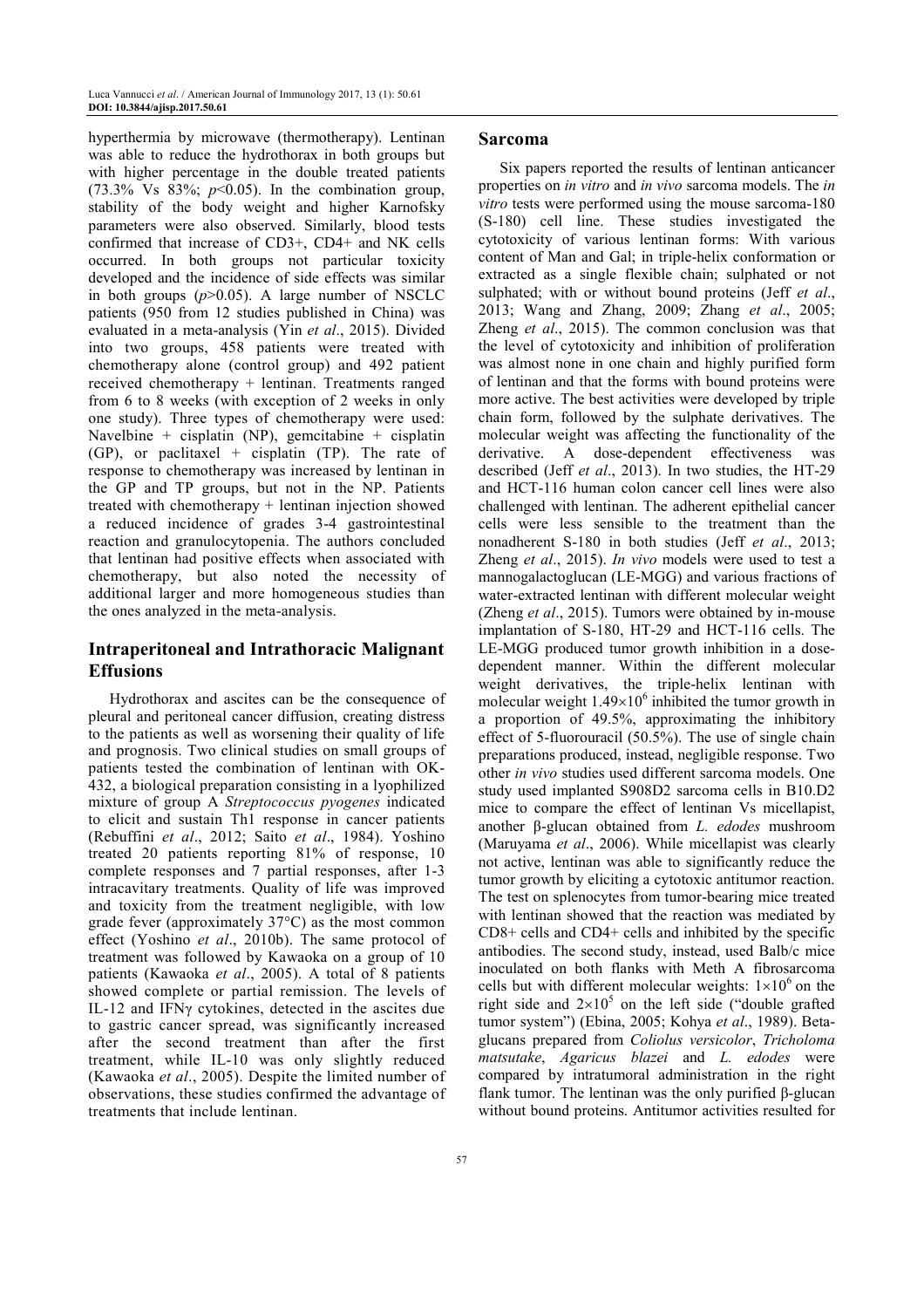the various product, but lentinan was without effects on both primary and metastatic tumor (Ebina, 2005). However, it is interesting to note that in a previous study (Suga *et al*., 1984) testing different strains of mice (DBA/2, SWM/Ms, A/J, C3H/He, C57BL/6 and Balb/c mice), low or no effects of lentinan treatment was found in C3H/He, C57BL/6 and Balb/c mice; this is contrary to the positive responses with the other strains. The choice of the model might be critical for addressing correct evaluation of the response to treatments with lentinan (and, possibly, other β-glucans) in experimental studies.

## **Other Cancers**

A selection of other cancers was only occasionally evaluated for possible beneficial effects of lentinan administration. One clinical study of esophageal carcinoma, evaluated 50 patients to compare the treatment with tegafur Vs tegafur with lentinan (Wang *et al*., 2012). Increased serum levels of proinflammatory and Th1 response cytokines (IL-2, IL-6 and IL-12) during the treatments, as well as decrease of the inhibitory and Th2 cytokines (IL-4, IL-5 and IL-10), were significantly present in patients of both groups (*p*<0.05). These changes were more evident in the lentinan-association group than in the control group (*p*<0.05). The Karnofsky and ECOG scores were better in both groups after two cycles of treatment, but with more improvement in quality of life and performance status after the lentinan treatment  $(p<0.05)$ .

A study of 29 pancreatic cancer patients with unresectable or recurrent neoplasm were treated with superfine dispersed lentinan (Shimizu *et al*., 2009) and another 10 patients received the superfine dispersed lentinan in another study (Yagi *et al*., 2010), in association with S-1. Both studies reported an improvement of quality of life, minimal side effects due to lentinan (grade 1 diarrhea) and improved survival rate.

The T24 human urothelial (bladder) cancer cell line was tested in two studies (Bao *et al*., 2015; Sun *et al*., 2015). Both used various concentrations of lentinan, alone or associated to gemcitabine. Apoptosis and necrosis induced by the treatment were verified by flow cytometry. Mitochondrial membrane potential of T24 cells and intracellular ROS were also evaluated at the confocal microscope by intracellular fluorescence staining with JC-1 and DCFH-DA probes. Inhibition of cancer cell proliferation and viability was dose related and appeared secondary to mitochondrial depolarization and ROS generation possibly via activation of no mitochondrial pathway.

The protective effect of lentinan was also evidenced in acute myeloid leukemia treated with idarubicin and cytarabine, with or without lentinan supplementation, in a Brown Norway rat model. The lentinan reduced body gain and cachexia, increased cytotoxic T lymphocytes and downregulated IL-4, IL-10 and IL-6 (McCormack *et al*., 2010).

Finally, three experimental studies were developed,*in vitro* and *in vivo*, to investigate effects of lentinan on squamous cell cancers and melanoma. The laryngeal squamous cancer cell line Hep-2 was used to test a new derivative from *L. edodes* presenting mannose, arabinose, galactose, xylose and rhamnose in its composition. Formation of colonies, proliferation and invasion were reduced by high concentration of the lentinan derivative (Cao *et al*., 2013). Human oral squamous cell carcinoma was implanted in nude mice and treated with S-1 with lentinan administered intraperitoneally. The tumor response was evaluated for apoptosis using TUNEL assay and for variation in expression of Thymidylate Synthase (*TYMS*), Dihydropyrimidine Dehydrogenase (*DPYD*) and Orotate Phosphoribosyl Transferase (*OPRT*) genes by RT-PCR and ELISA. Apoptosis was enhanced by the addition of lentinan to therapy. In addition, downregulation of *TYMS* and *DPYD* mRNA and upregulation of *OPRT* mRNA were induced with supposed effects on cell proliferation. General conditions of the lentinan-treated animals were better than in control, with no loss of body weight (Harada *et al*., 2010). The classic mouse melanoma B16F10 model was produced in C57BL/6 mice and used by Wang and collaborators for testing the efficacy of a DC vaccine based on gp100 antigen (Wang *et al*., 2007). The lentinan was used either alone or in combination with gp100-DC. The vaccine was effective with enhancement of the induced immunological effects (increased cytotoxic T lymphocytes and NK cells associated with increased IL-2 and IFNγ in the splenocytes) by lentinan. The association of lentinan with the DC vaccine inhibited the tumor growth, increased the immune cell infiltrate inside and peripherally to the tumor and determined a 66.7% of survival in the treated animals. The results indicated a synergistic effect of lentinan with the DC vaccine (Wang *et al*., 2007).

## **Conclusion**

The effects of lentinan and of its possible derivatives can be summarized as follows: Direct cytotoxic activity on tumor cells of various types *in vitro*, inducing apoptosis by mechanisms involving telomerase and inflammasome regulation; shift from Th2 to Th1 response, enhancing the anticancer response and supporting DC vaccines; general amelioration of the conditions of the treated individuals in both *in vivo* and *in vitro* studies; in the clinical studies, the improvement of performance status was associated in some cases to increased survival and this was related to the percentage of CD14+ cells able to bind lentinan; the oral treatment with the superfine dispersed lentinan was giving positive results as the parenteral administration; good palliative effect and low side effects were the most common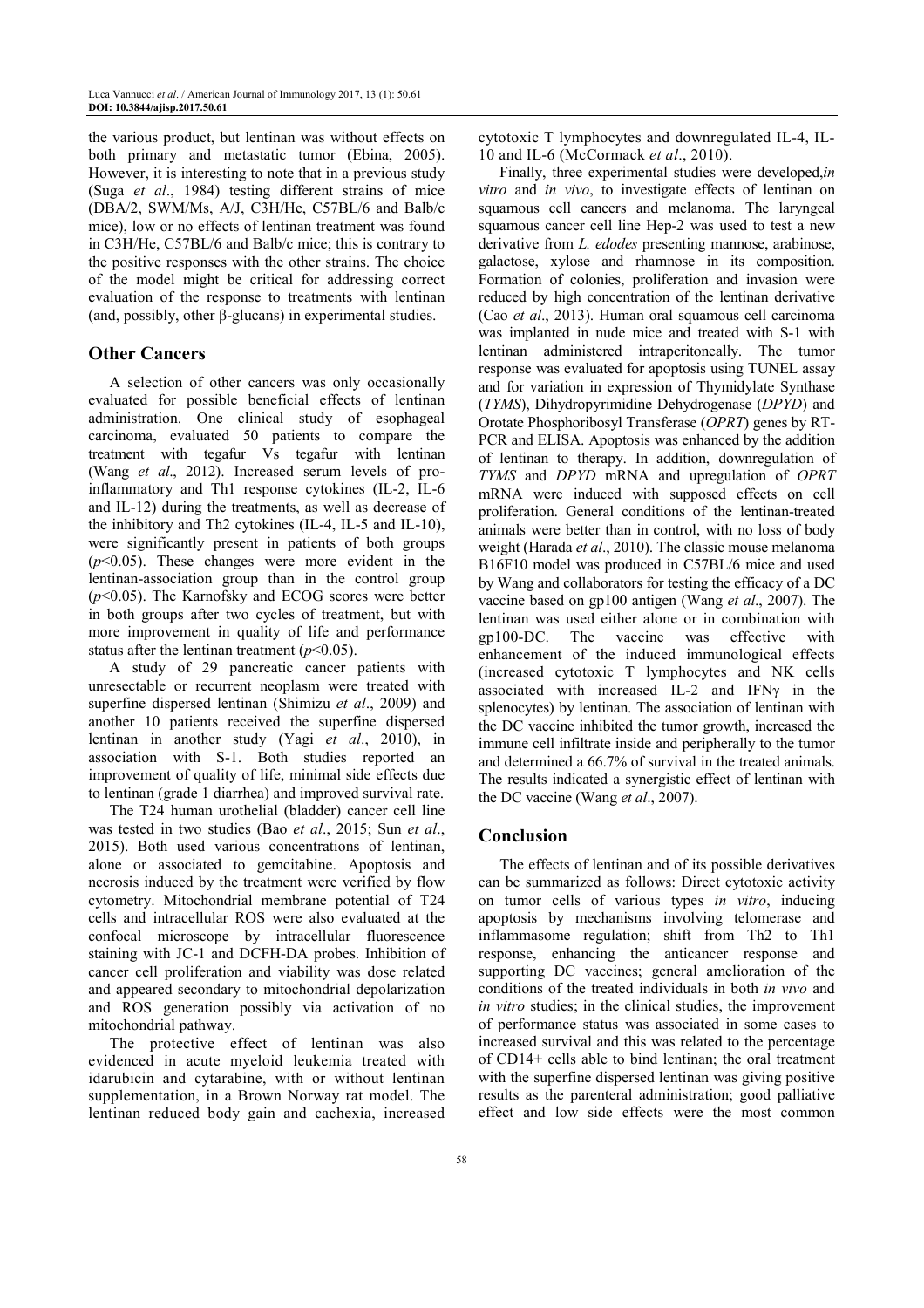conclusion of the studies. Most studies, with the exception of one (Yoshino *et al*., 2016), presented results that were concordant on one main point of interest, that is the advantage to introduce lentinan supplement in the treatment of cancer patients in association to the appropriate chemotherapy. Interestingly, the increased performance status and the reduction of the chemotherapy side effects by lentinan association allowed prolonged treatment to patients, favoring their survival. It might be possible that the better-responding patients already had traits or characteristics for a higher tolerance to the therapy. However, two meta-analyses confirmed the advantage of lentinan use (Oba *et al*., 2009; Yin *et al*., 2015). Larger clinical studies, not only from the Asiatic countries, should be performed to confirm the described beneficial effects of lentinan. The problem must be addressed first, the availability of standard product of lentinan - with clearly known composition and quality - to permit full evaluation and replication of the results. Finally, the use of the mushroom derivatives should be controlled for quality and possible contaminations, other factors that could influence the effectiveness and safeness of the tested products (Money, 2016).

## **Acknowledgement**

We thank the support of institutional grants RVO 61388971 (CZ), UniCredit Bank (CZ) and ARPA Foundation, Pisa (IT).

## **Author's Contributions**

Dr. Luca Vannucci, MD, PhD. was responsible of the paper ideation, organization and writing; Dr. Petr Šíma, PhD. participated with data collection and critical discussion; Prof. Vaclav Vetvicka, PhD. cured the critical revision and editing; Dr. Jiří Křižan, PhD followed the paper collection and preparation of tables.

## **Ethics**

The Authors declare no conflicts of interest.

## **References**

- Bao, L., Y. Wang, R. Ma, X. Ren and R. Cheng *et al*., 2015. Apoptosis-inducing effects of lentinan on the proliferation of human bladder cancer T24 cells. Pak. J. Pharm. Sci., 28: 1595-1600. PMID: 26408880
- Cao, X., R. Liu, J. Liu, Y. Huo and W. Yang *et al*., 2013. A novel polysaccharide from Lentinus edodes Mycelia exhibits potential antitumor activity on laryngeal squamous cancer cell line Hep-2. Applied Biochem. Biotechnol., 171: 1444-1453. DOI: 10.1007/s12010-013-0441-6
- Chihara, G., 1983. Preclinical evaluation of lentinan in animal models. Adv. Exp. Med. Biol., 166: 189-197. DOI: 10.1007/978-1-4757-1410-4\_16
- Chihara, G., J. Hamuro, Y.Y. Maeda, T. Shiio and T. Suga *et al*., 1987. Antitumor and metastasisinhibitory activities of lentinan as an immunomodulator: An overview. Cancer Detect. Prev. Suppl., 1: 423-43. PMID: 3319150
- Ebina, T., 2005. [Antitumor effects of intratumoral injection of Basidiomycetes preparations]. Gan Kagaku Ryoho, 32: 1654-1656. PMID: 16315899
- Ferlay, J., I. Soerjomataram, R. Dikshit, S. Eser and C. Mathers *et al*., 2015. Cancer incidence and mortality worldwide: Sources, methods and major patterns in GLOBOCAN 2012. Int. J. Cancer, 136: E359-E386. DOI: 10.1002/ijc.29210
- Goodridge, H.S., C.N. Reyes, C.A. Becker, T.R. Katsumoto and J. Ma *et al*., 2011. Activation of the innate immune receptor Dectin-1 upon formation of a 'phagocytic synapse'. Nature, 472: 471-475. DOI: 10.1038/nature10071
- Harada, K., Y. Itashiki, T. Takenawa and Y. Ueyama, 2010. Effects of lentinan alone and in combination with fluoropyrimidine anticancer agent on growth of human oral squamous cell carcinoma *in vitro* and *in vivo*. Int. J. Oncol., 37: 623-631. DOI: 10.3892/ijo\_00000711
- Hazama, S., S. Watanabe, M. Ohashi, M. Yagi and M. Suzuki *et al*., 2009. Efficacy of orally administered superfine dispersed lentinan (beta-1,3-glucan) for the treatment of advanced colorectal cancer. Anticancer Res., 29: 2611-267. PMID: 19596936
- Higashi, D., K. Seki, Y. Ishibashi, Y. Egawa and M. Koga *et al*., 2012. The effect of lentinan combination therapy for unresectable advanced gastric cancer. Anticancer Res. 32: 2365-8. PMID: 22641676
- Hori, T., T. Ikehara, S. Takatsuka, T. Fukuoka and M. Tendo *et al*., 2011. [Combination chemotherapy of S-1/low-dose CDDP/lentinan for advanced gastric cancer]. Gan. Kagaku Ryoho, 38: 293-295. PMID: 21368498
- Ina, K., R. Furuta, T. Kataoka, S. Kayukawa and T. Yoshida *et al*., 2011. Lentinan prolonged survival in patients with gastric cancer receiving S-1-based chemotherapy. World J. Clin. Oncol., 2: 339-343. DOI: 10.5306/wjco.v2.i10.339
- Ina, K., T. Kataoka and T. Ando, 2013. The use of lentinan for treating gastric cancer. Anticancer Agents Med. Chem., 13: 681-688. DOI: 10.2174/1871520611313050002
- Isoda, N., Y. Eguchi, H. Nukaya, K. Hosho and Y. Suga *et al*., 2009. Clinical efficacy of superfine dispersed lentinan (beta-1,3-glucan) in patients with hepatocellular carcinoma. Hepatogastroenterology, 56: 437-441. PMID: 19579616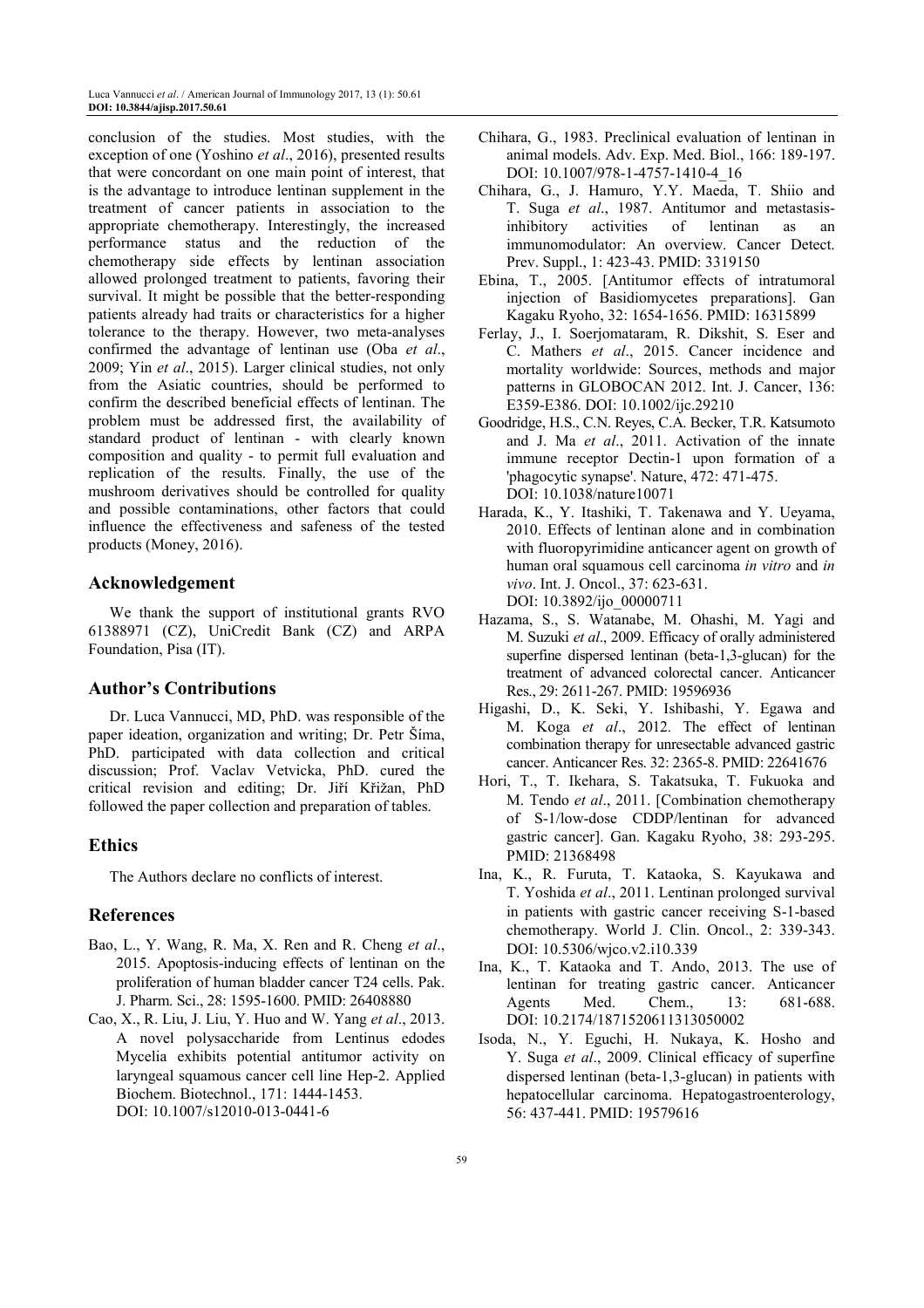- Jeff, I.B., S. Li, X. Peng, R.M. Kassim and B. Liu *et al*., 2013. Purification, structural elucidation and antitumor activity of a novel mannogalactoglucan from the fruiting bodies of Lentinus edodes. Fitoterapia, 84: 338-346. DOI: 10.1016/j.fitote.2012.12.008
- Kataoka, H., T. Shimura, T. Mizoshita, E. Kubota and Y. Mori *et al*., 2009. Lentinan with S-1 and paclitaxel for gastric cancer chemotherapy improve patient quality of life. Hepatogastroenterology, 56: 547-550. PMID: 19579640
- Kawaoka, T., S. Yoshino, H. Kondo, K. Yamamoto and S. Hazama *et al*., 2005. [Clinical evaluation of intrapleural or peritoneal repetitive administration of Lentinan and OK-432 for malignant effusion]. Gan Kagaku Ryoho, 32: 1565-7. PMID: 16315870
- Kohya, H., T. Ebina, T. Yamaguchi and N. Ishida, 1989. The "double grafted tumor system", proposed to find effector cells in the analyses of antitumor effect of BRMs. Biotherapy, 1: 139-151. DOI: 10.1007/bf02170883
- Leibundgut-Landmann, S., F. Osorio, G.D. Brown and C. Reis e Sousa, 2008. Stimulation of dendritic cells via the dectin-1/Syk pathway allows priming of cytotoxic T-cell responses. Blood, 112: 4971-4980. DOI: 10.1182/blood-2008-05-158469
- Li, X.J., Y.J. Jia and L. Chen, 2011. [Clinical observation of thermotherapy combined with thoracic injection of lentinan in treatment of cancerous hydrothorax of patients with lung cancer]. Zhongguo Zhong Xi Yi Jie He Za Zhi, 31: 1062-1065. PMID: 21910335
- Liu, W., J. Gu, J. Qi, X.N. Zeng and J. Ji *et al*., 2015. Lentinan exerts synergistic apoptotic effects with paclitaxel in A549 cells via activating ROS-TXNIP-NLRP3 inflammasome. J. Cell Mol. Med., 19: 1949-1955. DOI: 10.1111/jcmm.12570
- Maruyama, S., Y. Sukekawa, Y. Kaneko and S. Fujimoto, 2006. [Anti tumor activities of lentinan and micellapist in tumor-bearing mice]. Gan Kagaku Ryoho, 33: 1726-179. PMID: 17212088
- McCormack, E., J. Skavland, M. Mujic, O. Bruserud and B.T. Gjertsen, 2010. Lentinan: hematopoietic, immunological and efficacy studies in a syngeneic model of acute myeloid leukemia. Nutr. Cancer, 62: 574-583. DOI: 10.1080/01635580903532416
- Molitoris, H.P., 1994. Mushrooms in medicine. Folia Microbiol., 39: 91-98. DOI: 10.1007/bf02906801
- Money, N.P., 2016. Are mushrooms medicinal? Fungal Biol., 120: 449-453. DOI: 10.1016/j.funbio.2016.01.006
- Mushiake, H., T. Tsunoda, M. Nukatsuka, K. Shimao and M. Fukushima *et al*., 2005. Dendritic cells might be one of key factors for eliciting antitumor effect by chemoimmunotherapy *in vivo*. Cancer Immunol. Immunother., 54: 120-128. DOI: 10.1007/s00262-004-0585-x
- Nimura, H., N. Mitsumori, N. Takahashi, H. Kashimura and S. Takayama *et al*., 2006. [S-1 combined with lentinan in patients with unresectable or recurrent gastric cancer]. Gan Kagaku Ryoho, 33 Suppl 1: 106-109. PMID: 16897983
- Novak, M. and V. Vetvicka, 2009. Glucans as biological response modifiers. Endocr. Metab. Immune Disord. Drug. Targets, 9: 67-75. DOI: 10.2174/187153009787582423
- Oba, K., M. Kobayashi, T. Matsui, Y. Kodera and J. Sakamoto, 2009. Individual patient based metaanalysis of lentinan for unresectable/recurrent gastric cancer. Anticancer Res. 29: 2739-45. PMID: 19596954
- Ojima, I., B. Lichtenthal, S. Lee, C. Wang and X. Wang, 2016. Taxane anticancer agents: A patent perspective. Expert Opin. Ther. Pat., 26: 1-20. DOI: 10.1517/13543776.2016.1111872
- Oka, M., S. Hazama, M. Suzuki, F. Wang and K. Wadamori *et al*., 1996. *In vitro* and *in vivo* analysis of human leukocyte binding by the antitumor polysaccharide, lentinan. Int. J. Immunopharmacol., 18: 211-216. DOI: 10.1016/0192-0561(95)00115-8
- Parveen, A., B. Parveen, R. Parveen and S. Ahmad, 2015. Challenges and guidelines for clinical trial of herbal drugs. J. Pharm. Bioallied. Sci., 7: 329-333. DOI: 10.4103/0975-7406.168035
- Pascual, S., I. Herrera and J. Irurzun, 2016. New advances in hepatocellular carcinoma. World J. Hepatol., 8: 421-438. DOI: 10.4254/wjh.v8.i9.421
- Rebuffini, E., L. Zuccarino, E. Grecchi, F. Carinci and V.E. Merulla, 2012. Picibanil (OK-432) in the treatment of head and neck lymphangiomas in children. Dent. Res. J., 9: S192-S196. DOI: 10.4103/1735-3327.109752
- Saito, M., M. Nanjo, E. Aonuma, T. Noda and I. Nakadate *et al*., 1984. Activated macrophages are responsible for the tumor-inhibitory effect in mice receiving intravenous injection of OK-432. Int. J. Cancer, 33: 271-276. DOI: 10.1002/ijc.2910330217
- Schreibelt, G., K.F. Bol, E.H. Aarntzen, W.R. Gerritsen and C.J. Punt *et al*., 2013. Importance of helper T-cell activation in dendritic cell-based anticancer immunotherapy. Oncoimmunology, 2: e24440-e24440. DOI: 10.4161/onci.24440
- Shimizu, K., S. Watanabe, S. Watanabe, K. Matsuda and T. Suga *et al*., 2009. Efficacy of oral administered superfine dispersed lentinan for advanced pancreatic cancer. Hepatogastroenterology, 56: 240-244. PMID: 19453066
- Shirasaka, T., Y. Shimamato, H. Ohshimo, M. Yamaguchi and T. Kato *et al*., 1996. Development of a novel form of an oral 5-fluorouracil derivative (S-1) directed to the potentiation of the tumor selective cytotoxicity of 5-fluorouracil by two biochemical modulators. Anticancer Drugs., 7: 548-557. DOI: 10.1097/00001813-199607000-00010